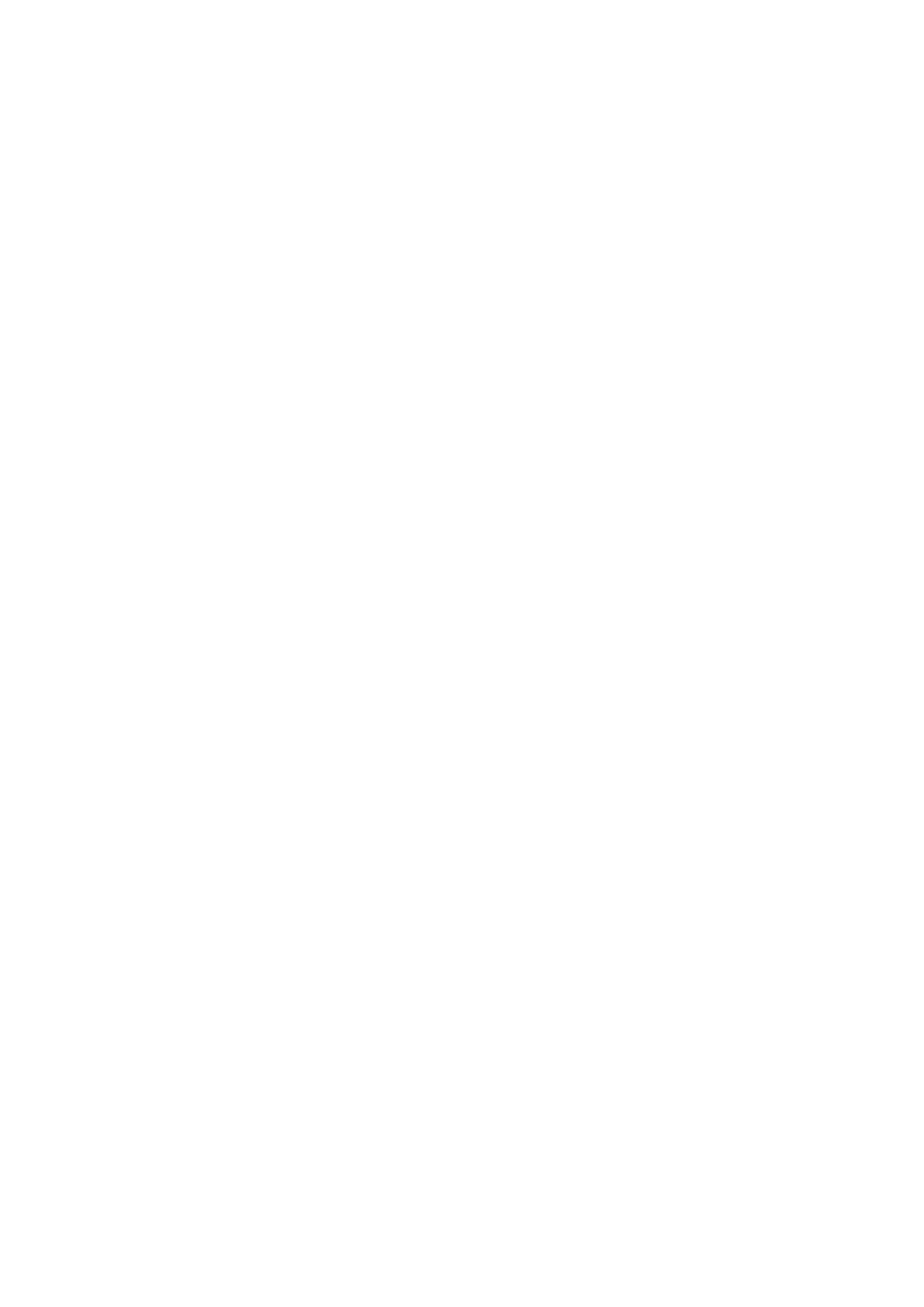both combinations to have appropriate time for warming up and resting the horse or pony between classes. Two (2) Riders per horse or pony shall be allowed a maximum of up to two (2) events each day, with exception to the following at the discretion of the Head of Riding Academy:

- a. Horse or Ponies can be competed in Jumping three (3) times provide all classes are below 60cm
- b. Horses or Ponies can be competed more than two (2) times in 20x40 dressage arena
- 35. During Jumping warm-ups, for safety reasons, no Riders shall be allowed to jump over poles or fences in the absence of Warm-up Club Instructors in the Warm-Up arena.
- 36. Lease horse or pony shall not be permitted to jump more than one (1) meter in training or competitions without approval from the Head of Riding Academy.
- 37. Horses or ponies on leases shall be allowed to compete in Inter-Club shows hosted by Bukit Timah Saddle Club, Singapore Turf Club Riding Centre and the National Equestrian Centre subject to the Approval from the Head of Riding Academy and on the basis of:
	- a. School Horse Hire fees and Groom charges shall apply to Riders taking part in competitions respectively as per the Riding Academy price list, both hosted by our Club and Away shows, as applicable.
	- b. Float charges shall be advised by Riding Academy Management for each Away show.
	- c. School Riders on lease who have attained the stipulated achievements (please refer to 37d and 37e below) in our Club's hosted Inter-Club competitions with the same horse or pony may take that school horse or pony to Away competitions, subject to the Terms and Conditions in the Lease Agreement and approval from the Head of Riding Academy.
	- d. For Jumping (80cm and above), the combination must have cleared in at least two (2) competitions and with 1<sup>st</sup>, 2<sup>nd</sup>, 3<sup>rd</sup> placings in Inter-Club shows hosted in our Club. Achievements at our Club's in house training shows shall not count towards placings.
	- e. For Dressage Competitions Novice and above (20x60 arena), the combination must score in at least two (2) competitions scoring 60% and above with 1st , 2nd or 3rd placings in Inter-Club shows hosted in our Club. Achievements at our Club's in house training shows shall not count towards placings.
	- f. For those who satisfy conditions 37c, 37d & 37e above, approval shall still be required from the Head of Riding Academy depending on Club usage of horses or ponies for lessons especially during weekends and ability of the Rider handling the horse or pony at Away shows. The Club reserves the right to reject applications and requests without assigning any reason whatsoever.